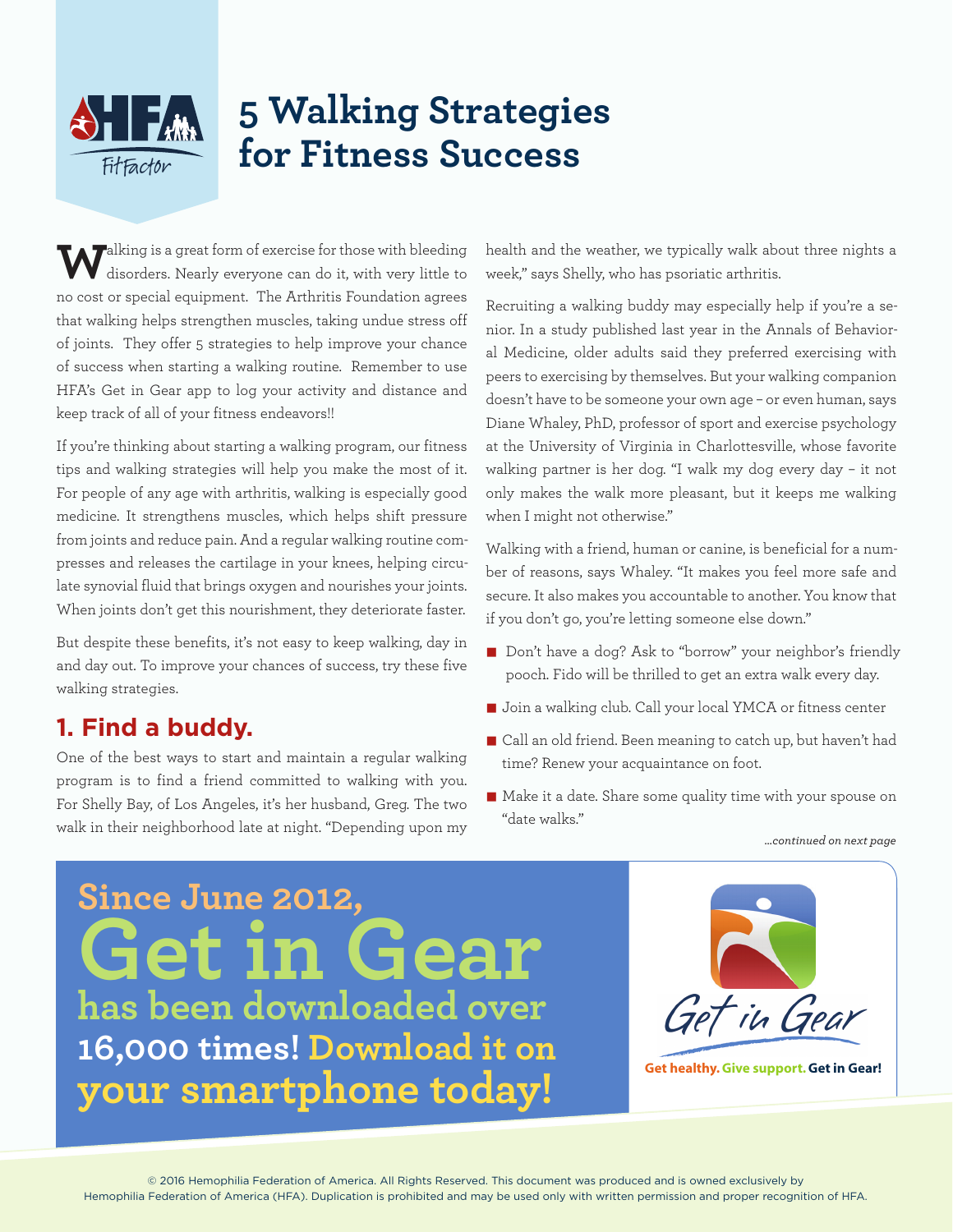### **2. Do something different.**

If you stride the same block every day, your routine can get old fast. To make walking more pleasurable, find ways to make it different and interesting.

A key walking fitness tip is to vary your route, a technique that works well for Bay and her husband. "One of our routes is purely residential; another is residential until we reach the local elementary school, where we loop around the school a few times," she says. "And when a new high-rise is being built nearby, we walk to it to see how things are coming along."

The Bays also sometimes walk in other areas, such as a friend's neighborhood after a visit, or they walk off dinner around a restaurant if the neighborhood feels safe enough.

Even the same route can be interesting with a little attention and creativity. Count the cats or squirrels in your neighbors' yards. Be aware of the clouds in the sky, the movement of the trees in the breeze, the feeling of the sun on your skin. "If you pay attention to your surroundings, your walk will go faster," says Whaley.

- $\blacksquare$  Go the scenic route. Once a week, take a walk in a park, along a lake, at the beach or in the woods.
- n Head for the track. If you usually walk in your neighborhood, go to a school and do laps around the track.
- Pretend you're a tourist, and take a self-guided walking tour of your town.
- n Walk wherever you are. Do laps around the playing field during your kids' baseball games, around the block while waiting for a table at a restaurant or around the mall while waiting for your spouse to finish shopping.

### **3. Get good shoes.**

A pair of shoes is virtually the only equipment you need for walking, so it's important to choose the right pair, says Nicholas Abidi, MD, an orthopedic surgeon from Santa Cruz, Calif. In general, the best shoes – whether dress, casual or athletic – have deep and wide lasts (shoe forms) and are made of cloth or smooth leather, without tight seams that rub the skin.

For walking, he recommends a good-quality running shoe, such as New Balance, Asics GEL or Adidas; or New Balance walking shoes, which come in different widths. (You can walk in running shoes, but you shouldn't run in walking shoes.) Beyond that, the right pair will vary somewhat, depending upon your specific problem:

Trouble keeping your balance: Try shoes without thick treads, which can stick and cause falls.

Bunions: Look for roomy shoes without seams that cut across bunions. Women who have trouble finding wide enough shoes may want to try men's athletic shoes.

Weak ankles: Try high-top athletic shoes.

Ankle arthritis or fusion: Look for shoes with rocker bottoms and a little heel lift to take up loss of motion in the ankle.

If you have knee osteoarthritis (OA), a new study suggests shoes that allow more natural foot motion and flexibility may be best. They reduce knee loading – the load or stress placed on the knee when walking – which plays an important role in the progression of knee OA. "Results from this study indicate that flat, flexible shoes provide the greatest degree of benefit in terms of knee loading," says Najia Shakoor, MD, a rheumatologist at Rush Medical College in Chicago and an investigator in the study. However, she also notes that you have to take into account what your feet may need.

If you need help finding the right shoe, Dr. Abidi recommends visiting a pedorthist – a specialist in using shoes and shoe modifications to solve problems related to the foot and lower limbs. If you find a shoe that works, buy an extra pair, and alternate between them daily.

When shopping:

n Shop later in the day. Your feet swell throughout the day, so it's best to try on shoes when your feet are larger to ensure a good fit.

n Measure both feet. Don't assume you wear the same size you wore five years ago; feet get larger as we age.

- Be size wise. If one foot is bigger, buy the size that fits the bigger foot and add an insole, if needed, for the smaller foot.
- Keep it on. Wear the shoe for at least 10 minutes in the store.

*…continued on next page*